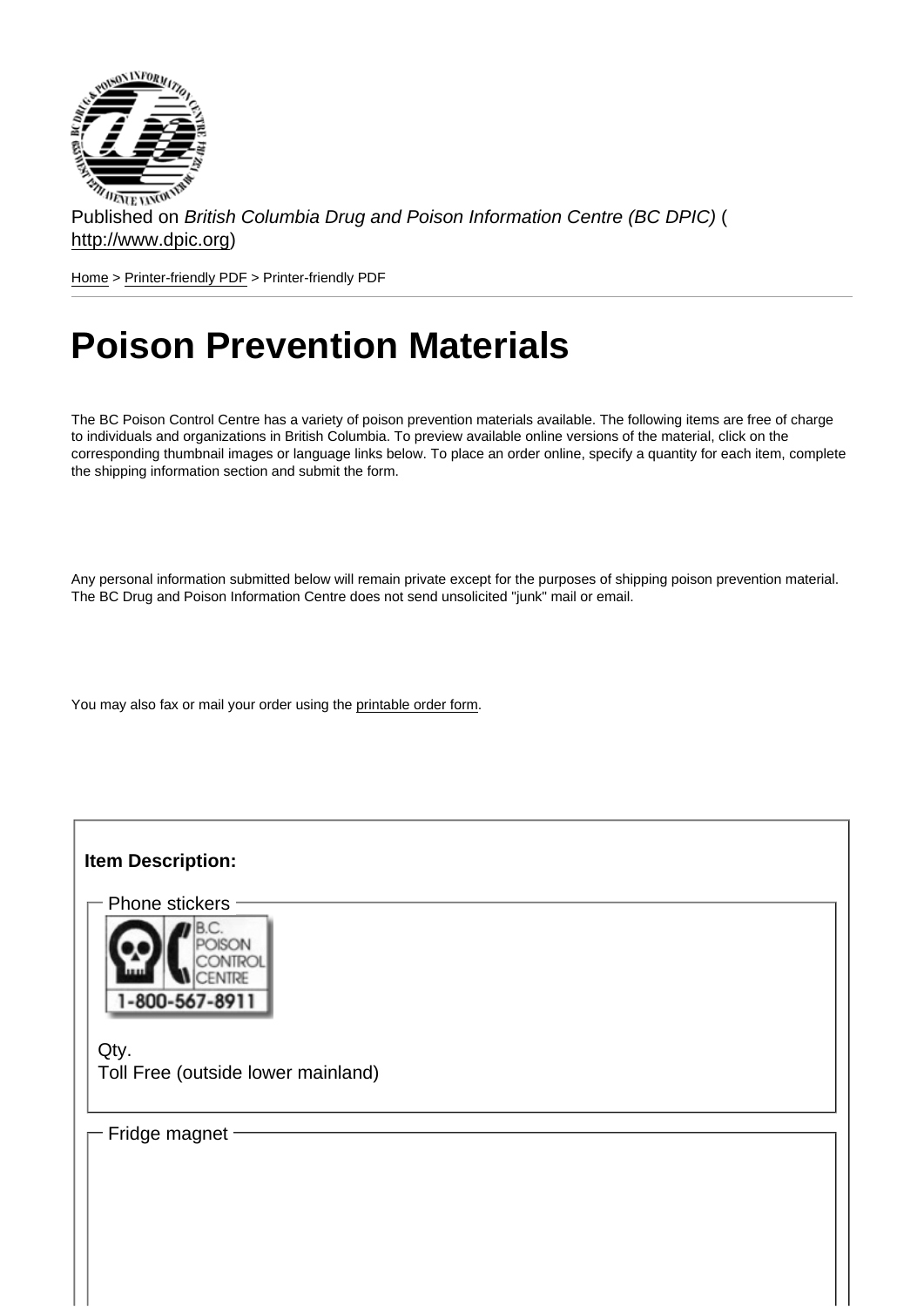Qty. Lower Mainland and Toll Free

#### - Pamphlets -

Select a language: **Chinese** English **French** Korean **Persian** Punjabi **Spanish** Vietnamese

O[ut of Sight and Locked Up Tigh](http://www.dpic.org/sites/default/files/pdf/SafeKidsBrochure_EngforBC_Final.pdf)t Brochure(Download Only)

Qty. Plant Awareness (English only)

Qty. Poison Awareness (English)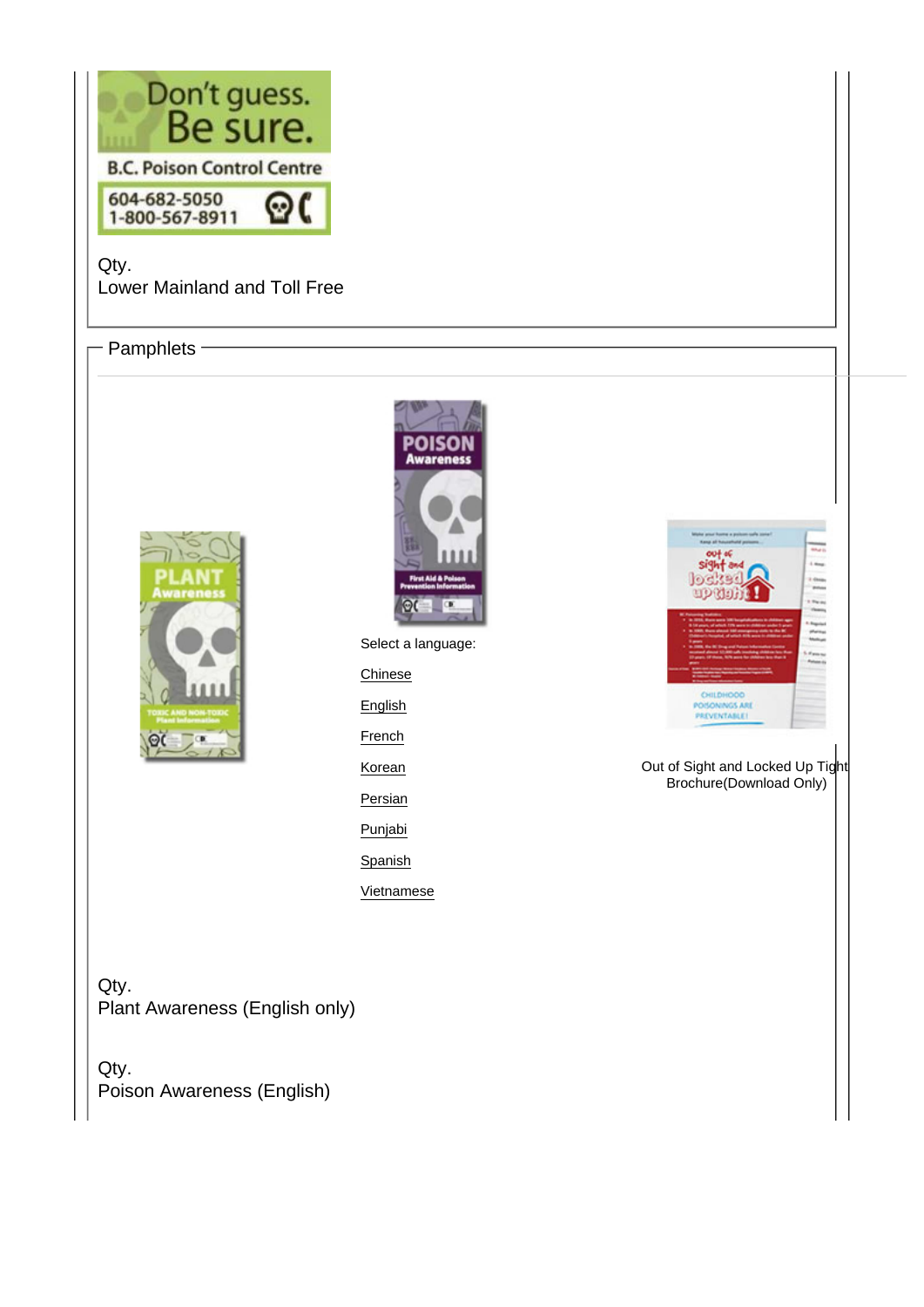Qty. Poison Awareness (Chinese)

Qty. Poison Awareness (French)

Qty. Poison Awareness (Korean)

Qty. Poison Awareness (Persian)

Qty. Poison Awareness (Punjabi)

Qty. Poison Awareness (Spanish)

Qty. Poison Awareness (Vietnamese)

 $-$  Posters  $\pm$ 

[Thirsty? Poster](http://www.dpic.org/sites/default/files/images/thirsty_lg.jpg) M[edicine Cabinet Post](http://www.dpic.org/sites/default/files/images/medcabinet2013.jpg)er

Children Act Fast Poster

Qty. Thirsty? poster

Qty.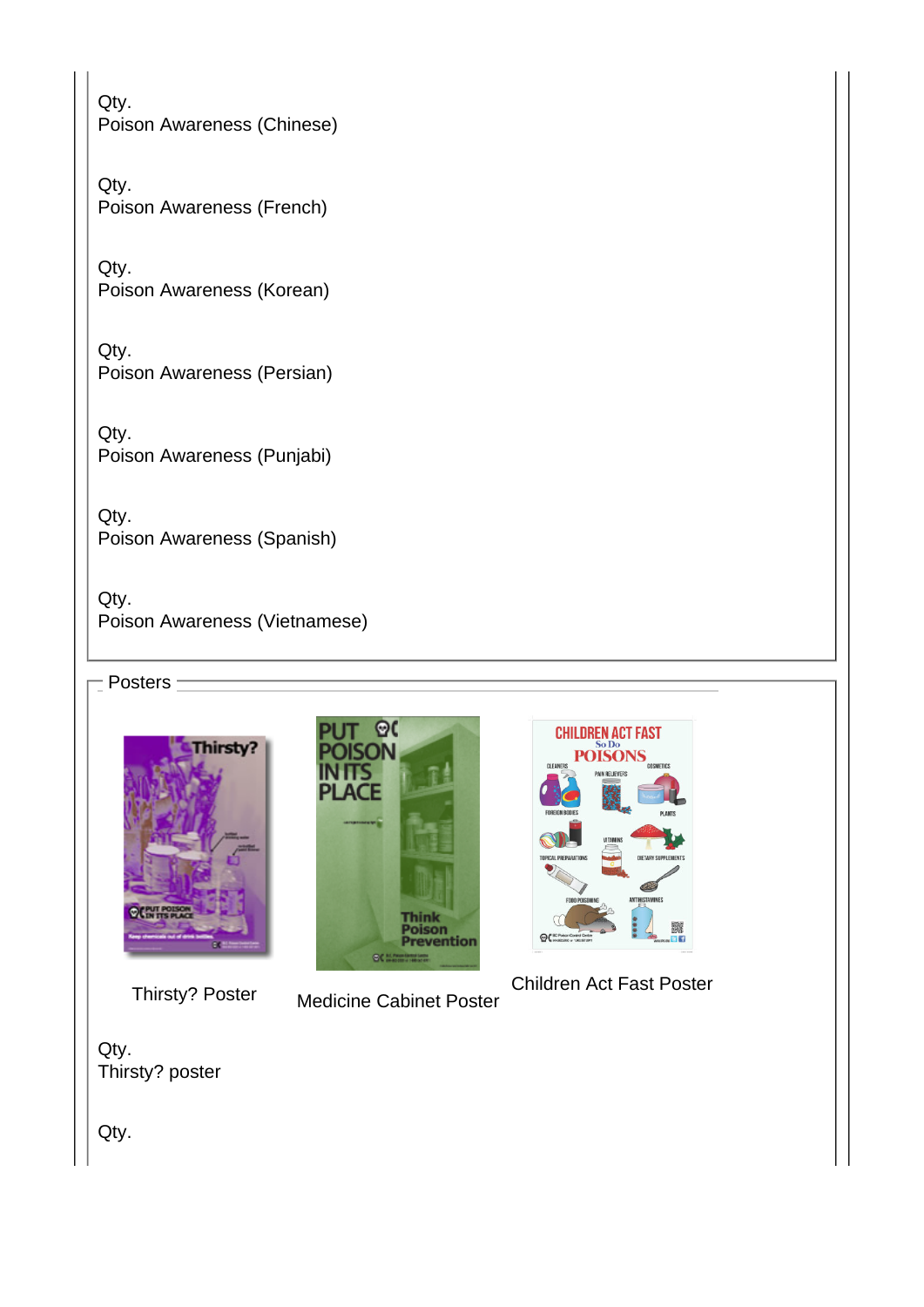### Medicine Cabinet poster

#### Qty. Children Act Fast poster

## **Ship To:**

(\* items are required)

**Organization:**

**Name: \***

**Address line 1: \***

**Address line 2:**

**City/Town: \***

**Province: \***

 $|BC$ 

## **Postal Code: \***

(e.g. V0N 1N0)

## **Telephone number: \***

**e-mail address:**

**Other information:**

- CAPTCHA -

This question is for testing whether you are a human visitor and to prevent automated spam submissions.